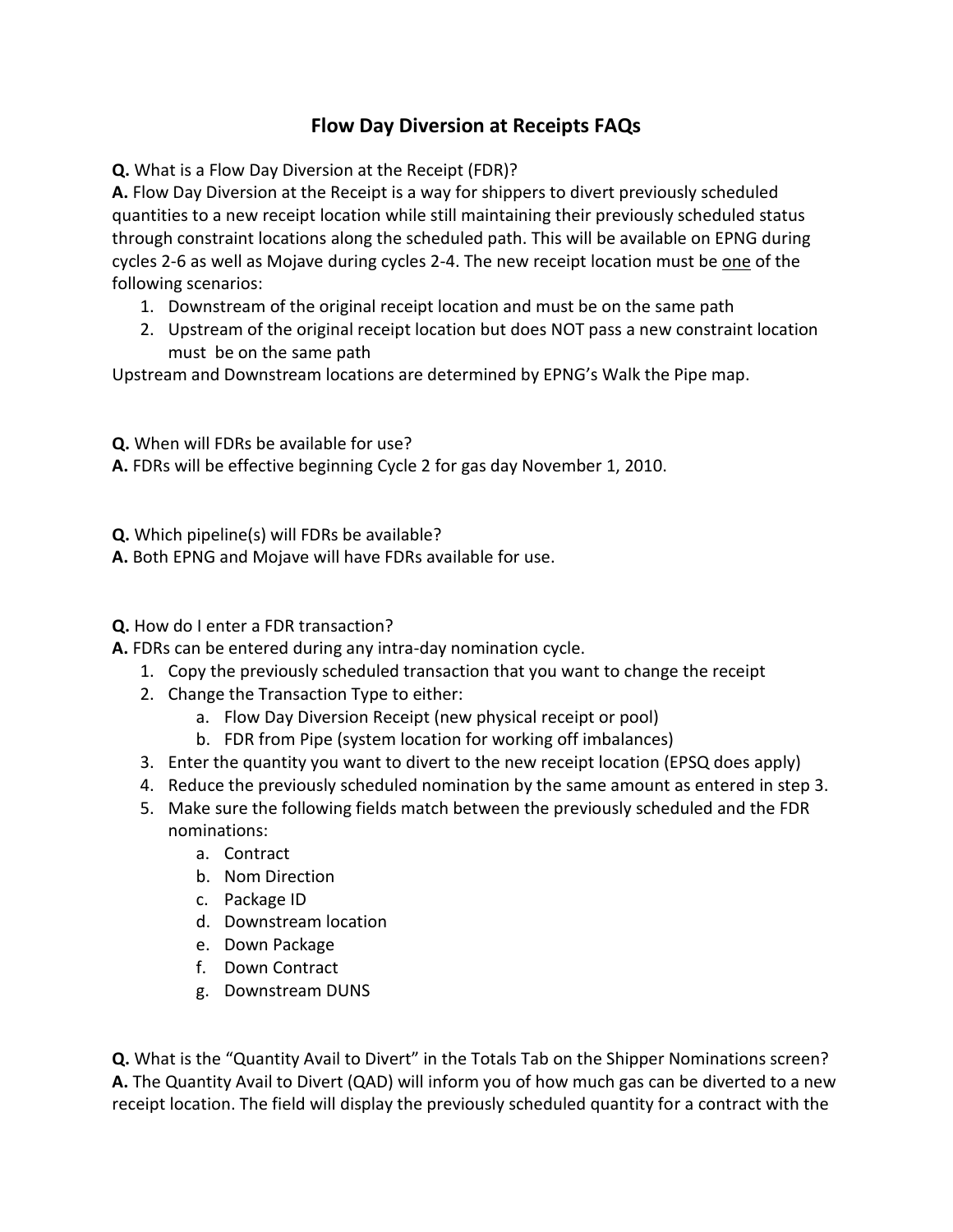above mentioned criteria, minus applicable EPSQ. This will assist shippers in correctly scheduling FDR transactions.

**Q.** Can I enter a nomination for more than the QAD?

**A.** No. The system will display a red "**X**" error if the FDR is entered with a quantity in excess of the QAD.

**Q.** Can I schedule incremental gas on a nomination that was lowered for a FDR transaction during the same cycle?

**A.** No. Any incremental gas needs to be nominated with a new transaction during the same cycle.

**Q.** Can I schedule incremental gas on a nomination that was lowered for a FDR in a subsequent cycle?

**A.** Yes, incremental gas can be scheduled on a transaction that was previously lowered to allow a FDR to schedule.

**Q.** What if my FDR transaction is higher than the amount that I reduced my previously scheduled nomination?

**A.** There will be a new reduction reason code, CBR (Contract Balancing at the Receipt), which will reduce the FDR transaction. To assist shippers in scheduling FDR transactions, a warning message will be displayed if the FDR nomination is in excess of the previously scheduled quantity. By selecting the "Warnings" button, you will be able to see all the transactions which could be reduced to allow the FDR to schedule. The new warning message will also be available on the Warnings Report available in Passport as well as Report Subscription.

**Q.** If I have an imbalance on the pipe (Pipe owes Shipper), can I use a system receipt for a FDR transaction?

**A.** Yes. Provided you receive approval for the imbalance payback from EPNG Gas Control.

**Q.** Will FDRs be displayed on my invoice?

**A.** Yes. FDRs will be reflected in the Passport Flowing Gas Statements on the Shipper Imbalance Statements, Invoices, and associated Drilldowns.

**Q.** Are there any changes to the current Flow Day Diversion (FDD) process?